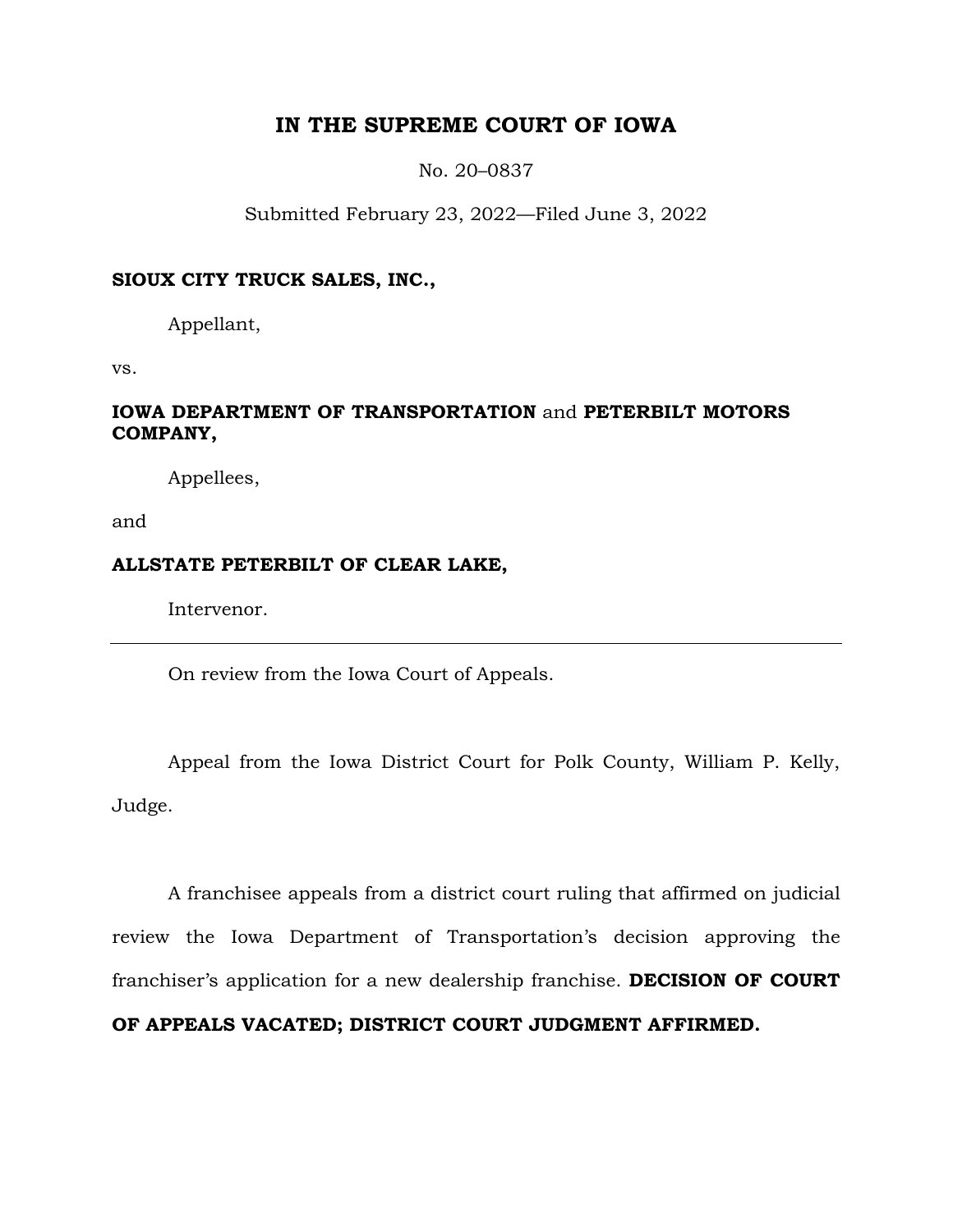Appel, J., delivered the opinion of the court, in which Christensen, C.J., and Waterman and Mansfield, JJ., joined. McDonald, J., filed a dissenting opinion, in which Oxley and McDermott, JJ., joined.

Jeffrey M. Goldstein (argued) of Goldstein Law Firm, PLLC, Washington, D.C., pro hac vice, and Anthony P. Lamb (until withdrawal) and Ryland Deinert of Klass Law Firm, L.L.P., Sioux City, for appellant.

Thomas J. Miller, Attorney General, and Michelle E. Rabe (argued), Assistant Attorney General, for appellee Iowa Department of Transportation.

Stephen E. Doohen of Whitfield & Eddy, P.L.C., Des Moines, and Mark T. Clouatre (argued), John P. Streelman, and Jacob F. Fischer of Nelson Mullins Riley & Scarborough LLP, Denver, Colorado, pro hac vice, for appellee Peterbilt Motors Company.

Joseph G. Gamble of Duncan Green, P.C., Des Moines, and John N. Bisanz, Jr., of Henson & Efron, P.A., Minneapolis, Minnesota, pro hac vice, for intervenor Allstate Peterbilt of Clear Lake.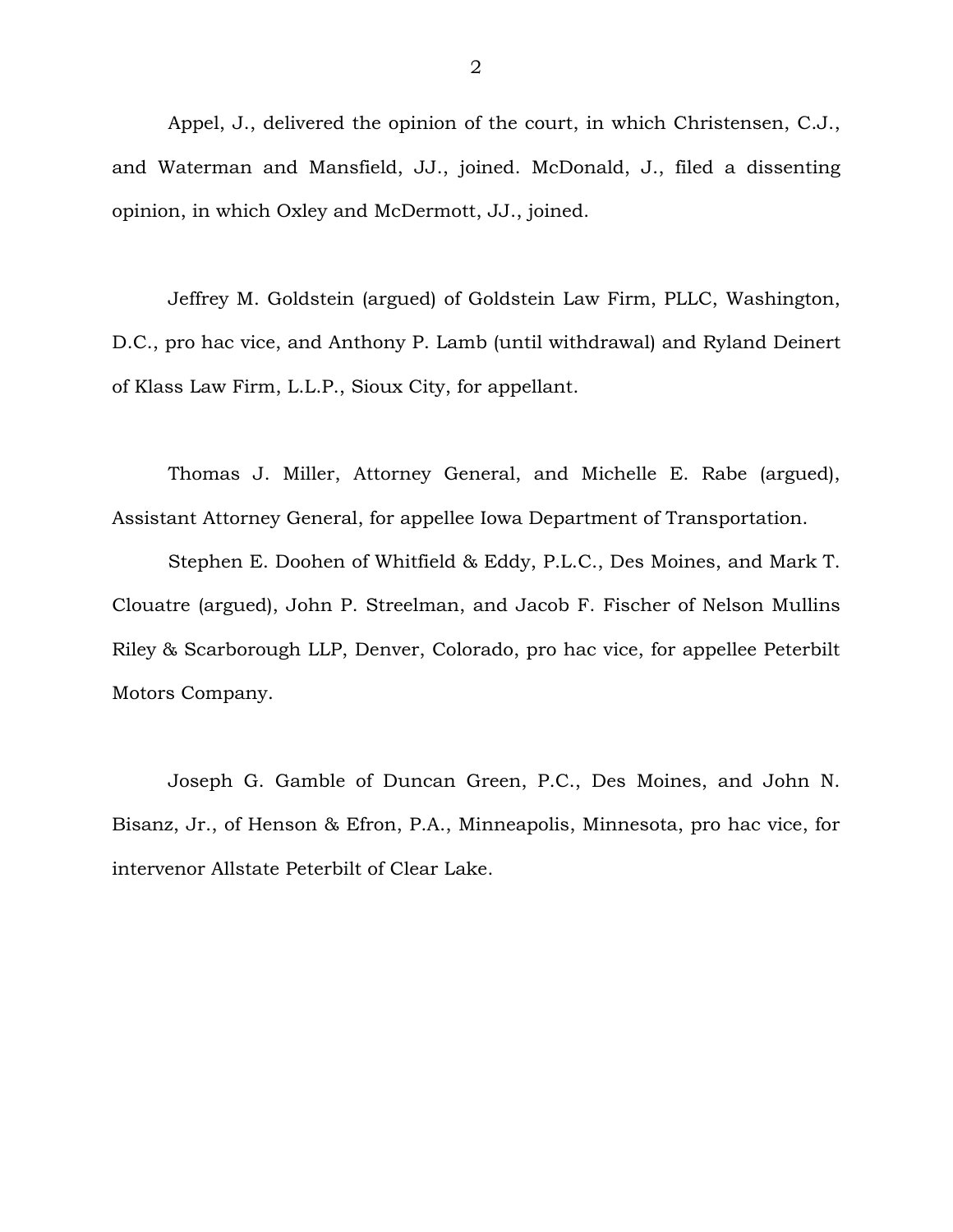#### **APPEL, Justice.**

In this case, we consider the scope of the term "community" when the Iowa Department of Transportation (DOT) considers whether "good cause" exists to permit a franchiser to create dueling franchises in a geographic area under Iowa Code section 322A.4 (2021). The question boils down to this: in considering whether the establishment of an additional franchisee in a geographic area is in the public interest, is the DOT required to consider the investments made by the existing franchisee and the impact of the action on retail motor sales solely in the areas where the existing franchisee and the additional franchisee would compete, or must the DOT consider the investment and impacts across the entire geographic area of the existing franchisee?

The question turns on the meaning of the term "that community" in Iowa Code sections 322A.4 and 322A.16. The franchiser in this case argues that the phrase "that community" must mean the twenty-three-county geographic area in which the existing franchisee and the proposed additional franchisee would compete. The existing franchisee, however, claims that the phrase "that community" means the entire seventy-one-county area in which the existing franchise conducts business, even though the existing franchisee and the proposed new franchisee would compete only in twenty-three of the seventy-one counties.

The existing franchisee's argument is based upon Iowa Code section 322A.1(2), which provides that the term "community" in the statute means "the franchisee's area of responsibility as stipulated in the franchise." Iowa Code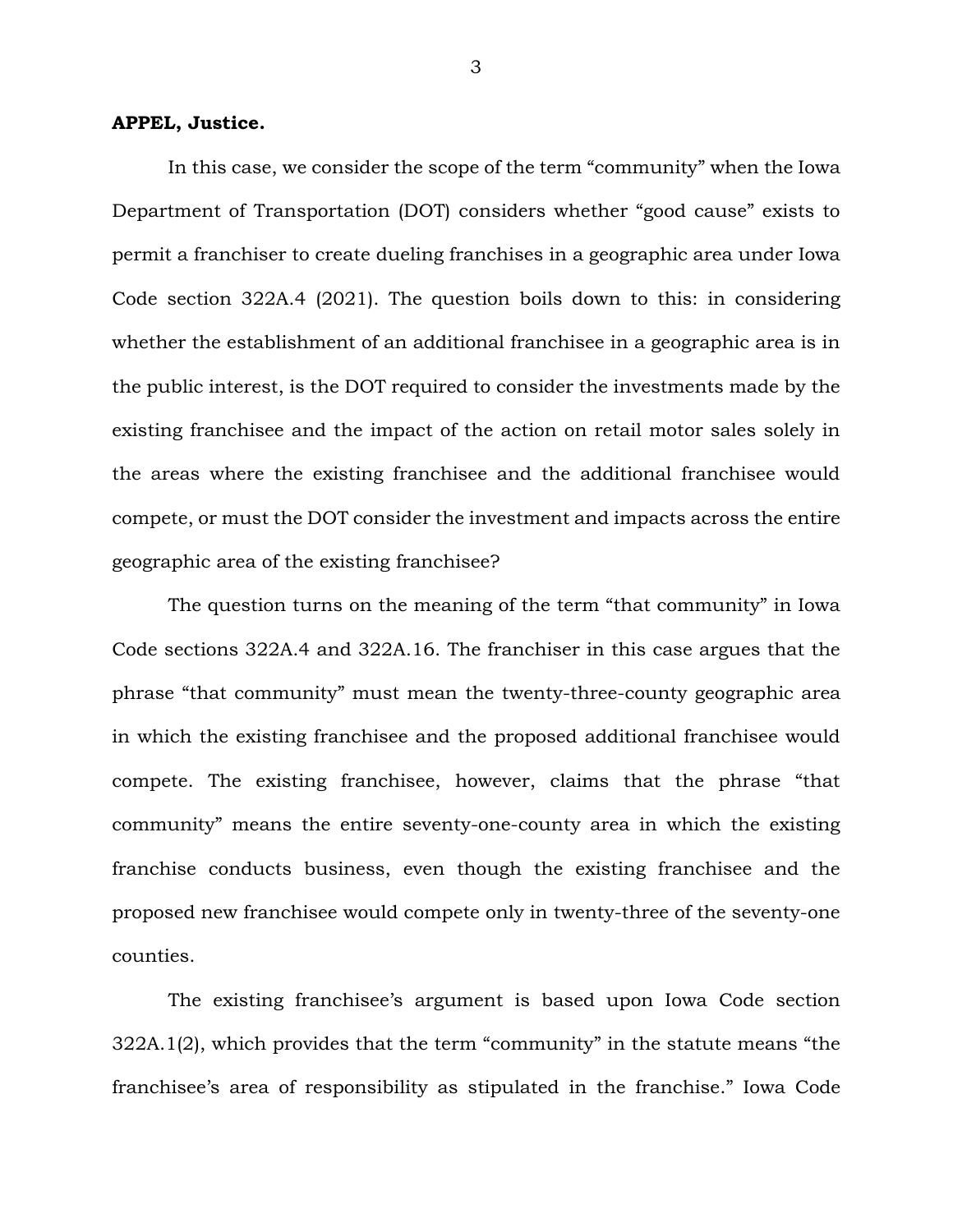§ 322A.1(2). But the franchiser notes that the statutory definition does not apply where "the context otherwise requires."

Both the Administrative Law Judge (ALJ) and the DOT ruled in favor of the franchiser's interpretation, concluding that the twenty-three-county area where the additional franchisee would compete with the existing franchisee was the relevant geographic area to consider when determining the presence of "good cause" under Iowa Code section 322A.4. Using the smaller geographic area, the ALJ and the DOT found that good cause existed for the additional franchisee.

The existing franchisee sought judicial review of the agency action, which was affirmed by the district court. The court of appeals reversed the district court, holding that the DOT should have applied the statutory definition of community and that, as a result, the DOT erred in considering the impacts of the additional franchise only in the twenty-three counties where the new franchisee would compete with the existing franchisee.

We granted further review. For the reasons expressed below, we vacate the decision of the court of appeals and affirm the judgment of the district court.

#### **I. Background Facts and Proceedings.**

**A. Overview of the Facts.** Peterbilt Motors Company (Peterbilt) is a truck manufacturer that distributes its products through a network of fifty-five dealership groups. Sioux City Truck Sales (SCTS) is one of Peterbilt's dealership groups—operating in Sioux City, Altoona, and Council Bluffs, Iowa, and in Lincoln and Norfolk, Nebraska.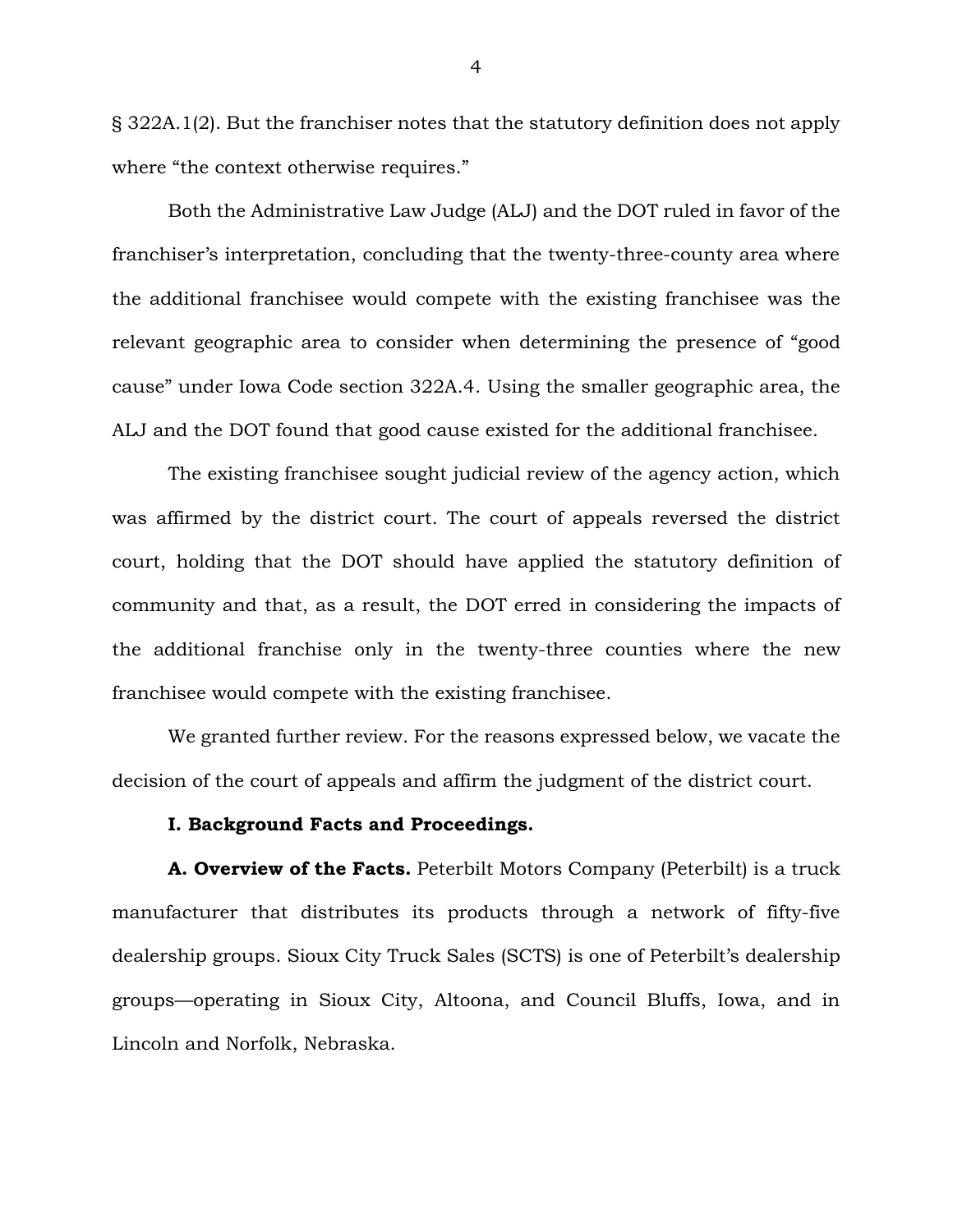Under Peterbilt and SCTS's dealer agreement, Peterbilt is the franchiser and SCTS is the franchisee. Pursuant to the agreement, SCTS agrees to sell and provide service for Peterbilt's products in its assigned, nonexclusive area of responsibility (AOR). Under the agreement, Peterbilt, in its sole discretion, may appoint additional dealers in the area upon providing SCTS with a 180-day notice.

SCTS's AOR includes counties in Nebraska and seventy-one counties in Iowa. Included in SCTS's Iowa AOR are twenty-three counties in the Clear Lake area. The Clear Lake area is located in close proximity to Interstate 35 and experiences heavy truck traffic. Further, the Clear Lake area is more than 100 miles from any other Peterbilt dealer location.

Peterbilt later developed a proprietary engine that it believed would require additional service locations within SCTS's AOR. Beginning in 2010, Peterbilt recommended that SCTS develop dealership locations in both Lincoln, Nebraska and Clear Lake, Iowa to ensure an adequate dealer network to service Peterbilt's engines. SCTS responded to Peterbilt's request by opening a dealership in Lincoln, but not in the Clear Lake area.

On December 12, 2012, Peterbilt sent a letter to SCTS identifying Clear Lake as an area that needed a dealership and asked SCTS to take action. Peterbilt subsequently made repeated requests related to opening a dealership in the Clear Lake market but SCTS remained noncommittal. Peterbilt then prepared what it called a "White Spot" report with various metrics to show that a full-service dealership would be profitable and welcome by the Clear Lake area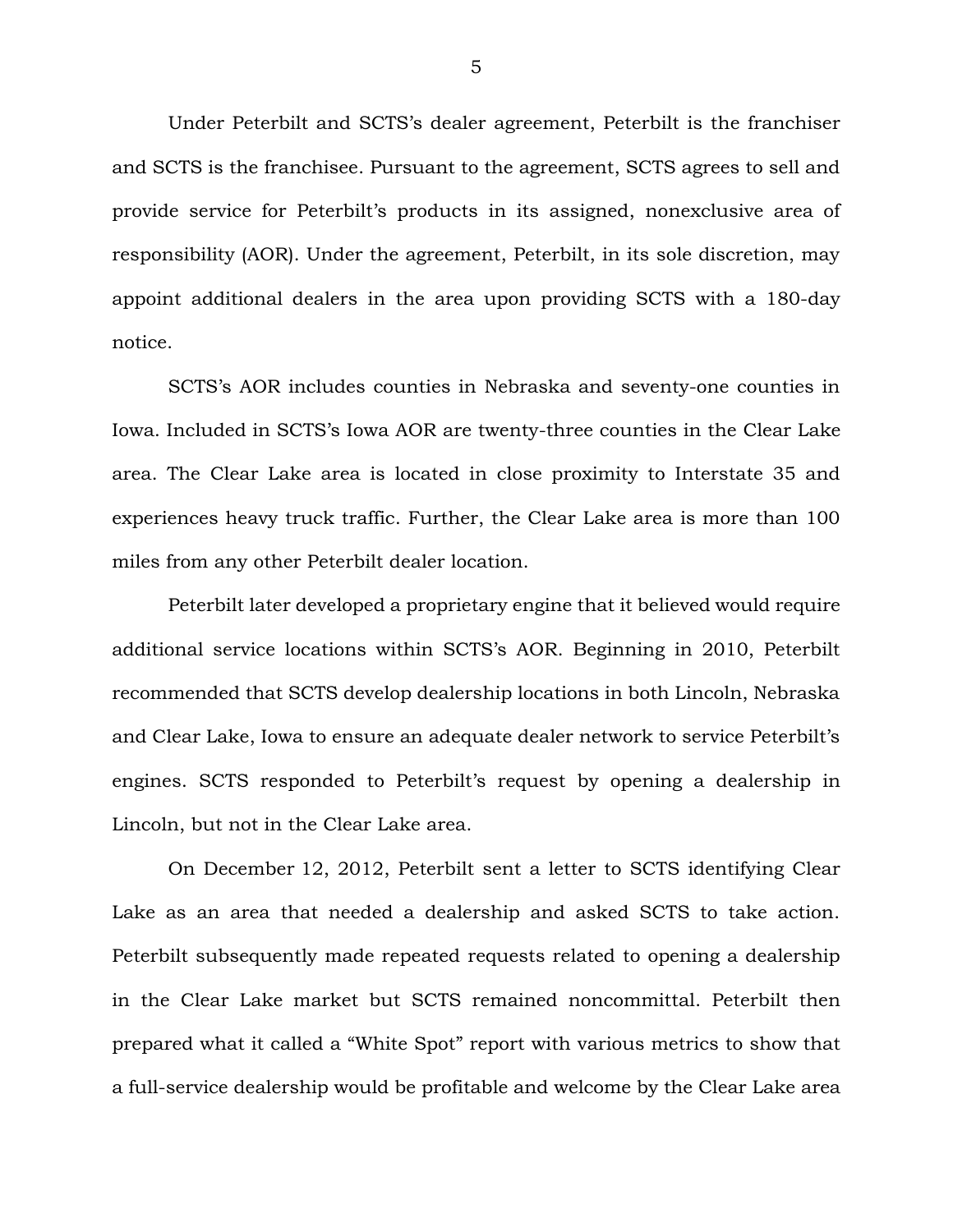market. Again, SCTS's response in April 2015, showed that it had not made any decisions about Clear Lake.

In June of 2016, Peterbilt met with SCTS and indicated that the need for a dealership in Clear Lake was urgent enough that if SCTS did not want to open a dealership there, another party would be found to do so. Eventually, Peterbilt sent a letter of dual assignment on November 1. In response, SCTS proposed to open a parts-only store in Clear Lake, noting in its email to Peterbilt: "[W]e could not find an existing facility in the Clear Lake area with service bays." SCTS's attempt to salvage the situation, however, did not succeed as Peterbilt was not interested in a parts-only store that did not include services on Peterbilt equipment. Despite not having Peterbilt's approval as required under the agreement, SCTS opened a parts-only store in Clear Lake.

On August 18, 2017, after the contractual 180-day notice of intent to dual assignment had passed, Peterbilt sought approval from the DOT under Iowa Code section 322A.4 to appoint Allstate as a dealer in the Clear Lake area.

**B. Department of Inspection and Appeals ALJ Finding.** After a three-day hearing and canvassing the extensive record, an ALJ found that as of November 1, 2016, good cause existed for an additional franchise in the Clear Lake area under Iowa Code sections 322A.4 and 322A.16. *See* Iowa Code §§ 322A.4, .16. The ALJ further found that good cause was not affected by SCTS's later-expressed willingness to add a parts-and-service dealership because Peterbilt had a legitimate business concern that SCTS's willingness was only nominal in nature. Notably, the ALJ considered the impacts of the additional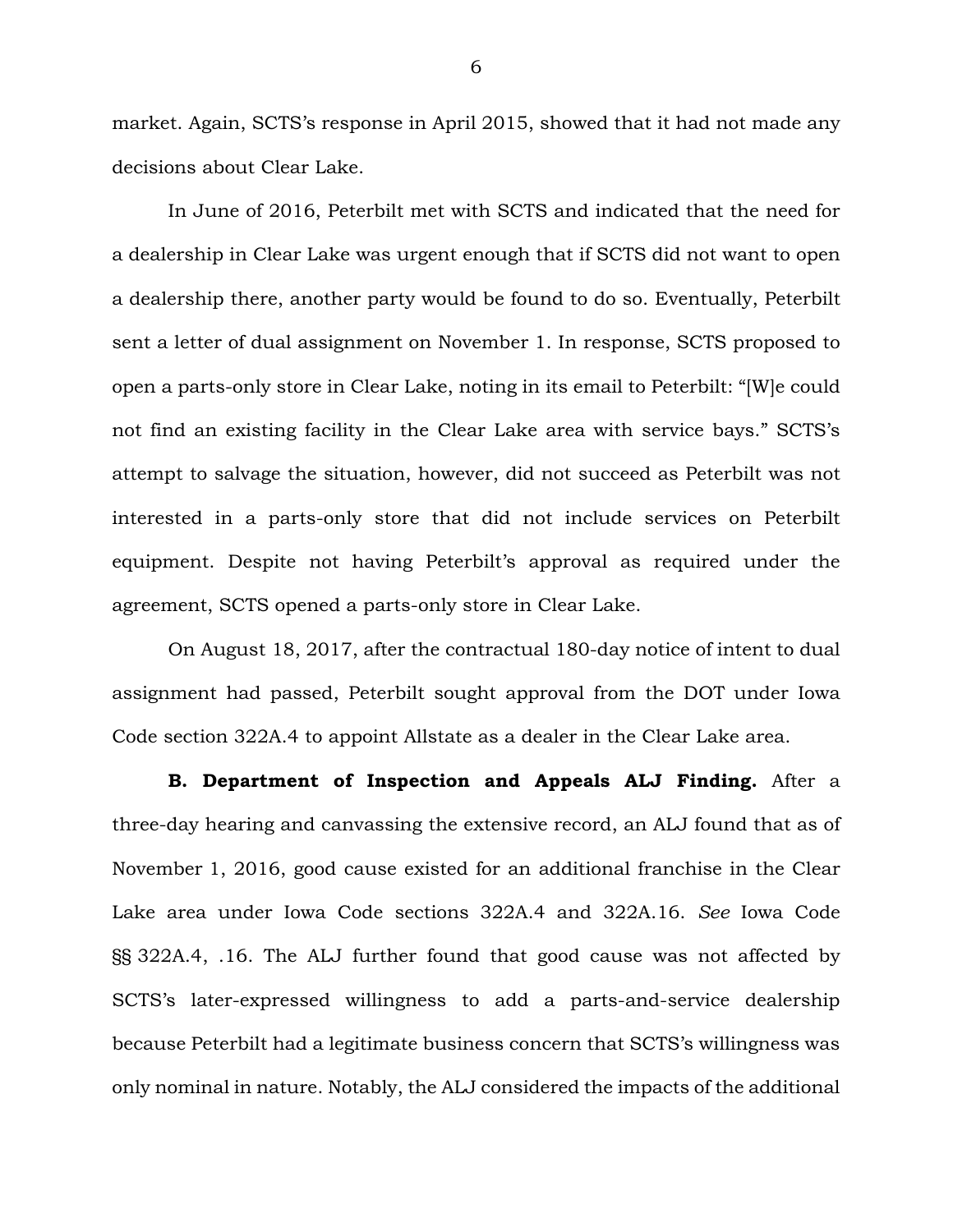franchisee only in the twenty-three counties in which the new franchisee would be competing with the existing franchisee, not the larger seventy-one-county area in Iowa and additional territory in Nebraska that was within SCTS's AOR.

**C. Appeal to the Iowa DOT.** On appeal, SCTS argues that the ALJ erred in using an incorrect definition of "community" in its analysis under sections 322A.4 and 322A.16. SCTS claimed that based on the definition in Iowa Code section 322A.1(2), the community in question should be the entire seventy-one-Iowa-county portion of SCTS's AOR, not the Clear Lake community which only encompassed twenty-three counties as the ALJ understood it.

The DOT agreed with the ALJ's interpretation of community as limited to those counties within SCTS's AOR that were subject to dual assignment. Specifically, the DOT found that there was no dispute that SCTS's entire AOR, including the areas in Nebraska and seventy-one Iowa counties, was not being subject to dual assignment. Rather, only twenty-three counties were included in the Clear Lake area where Peterbilt sought approval for new a franchisee.

Further, the DOT reasoned that consideration of the good cause factors could only be meaningful if community was defined in the same way for both entities, as SCTS's entire AOR was not subject to dual assignment. As a result, the DOT concluded that the only logical community to be used for analysis would be the area subject to dual assignment, meaning the twenty-three-county Clear Lake area. As a result, the DOT affirmed the ALJ's decision in favor of Peterbilt.

**D. District Court Ruling on Judicial Review of Agency Action.** Upon judicial review, the district court affirmed the DOT's decision granting Peterbilt's

7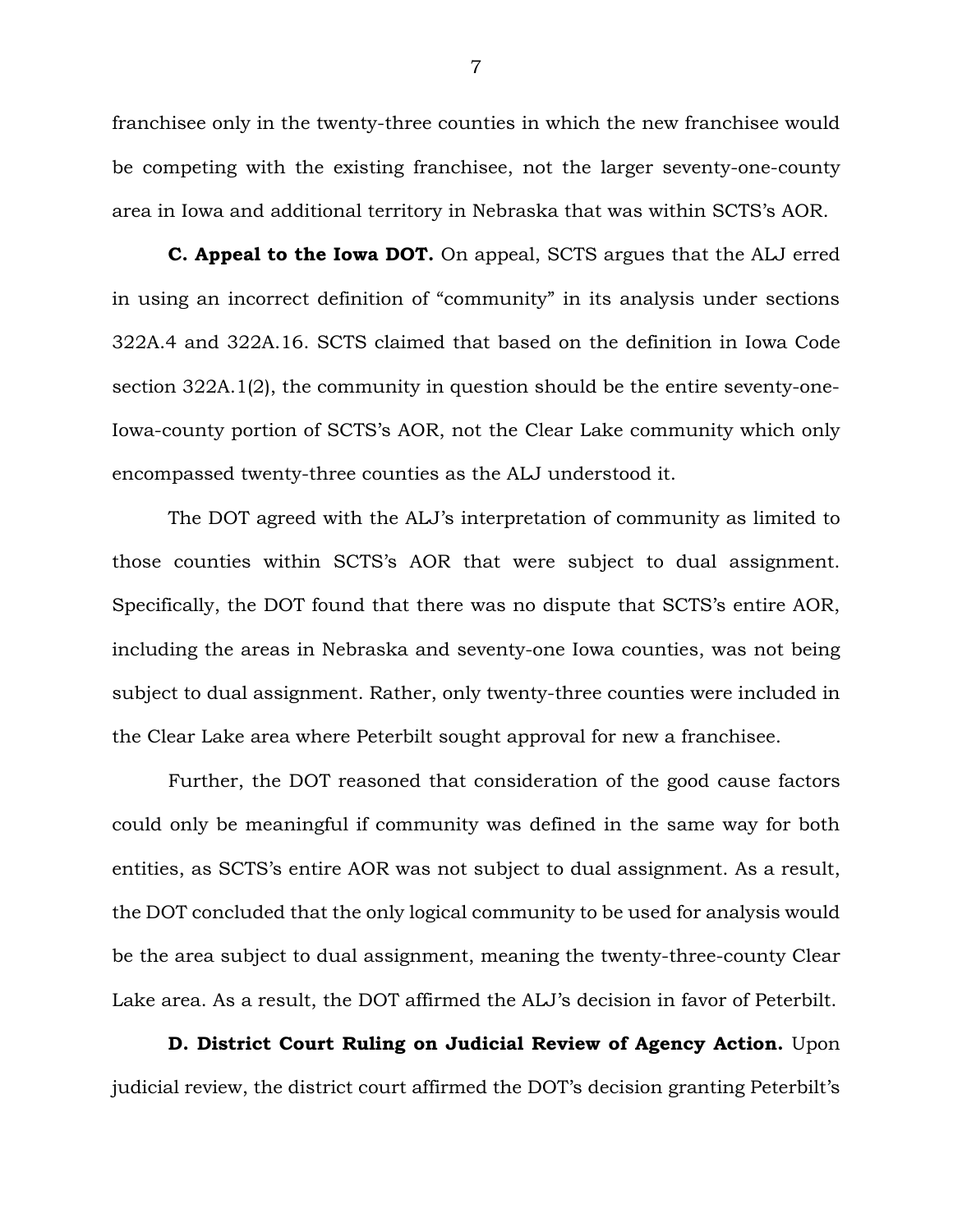request. On the issue of the correct legal interpretation of community under Iowa Code sections 322A.4 and 322A.16, the district court held that the phrase "that community" in Iowa Code section 322A.16 referred to the twenty-three-county Clear Lake area. The district court reasoned that the legislature used modifiers such as "any" and "that" before "community" to qualify the meaning of community from the entire AOR to the narrower area subject to dual assignment. *See* Iowa Code §§ 322A.4, .16. The district court found the agency's reading of chapter 322A "properly capture[d] the public interest in establishing and maintaining for consumers continued and adequate access to dealer services in all relevant and appropriate areas," and was not "irrational, illogical, or wholly unjustifiable."

**E. Decision of the Court of Appeals.** On appeal, the court of appeals focused solely on the correct statutory interpretation of the word "community" under chapter 322A. The court of appeals held that the agency erred by not applying the statutory definition of community in determining good cause under Iowa Code section 322A.4. The court of appeals reasoned that the agency as well as the district court's context-based and fact-driven approach would "render the definitional section meaningless." As a result, the court of appeals held that the agency erred in not considering the implications of the additional franchise over the entire seventy-one counties of SCTS's AOR.

**F. Issues on Appeal.** The only issue raised by SCTS in this appeal is whether the DOT used the proper definition of "community" in evaluating Peterbilt's application under Iowa Code section 322A.4. SCTS contends that,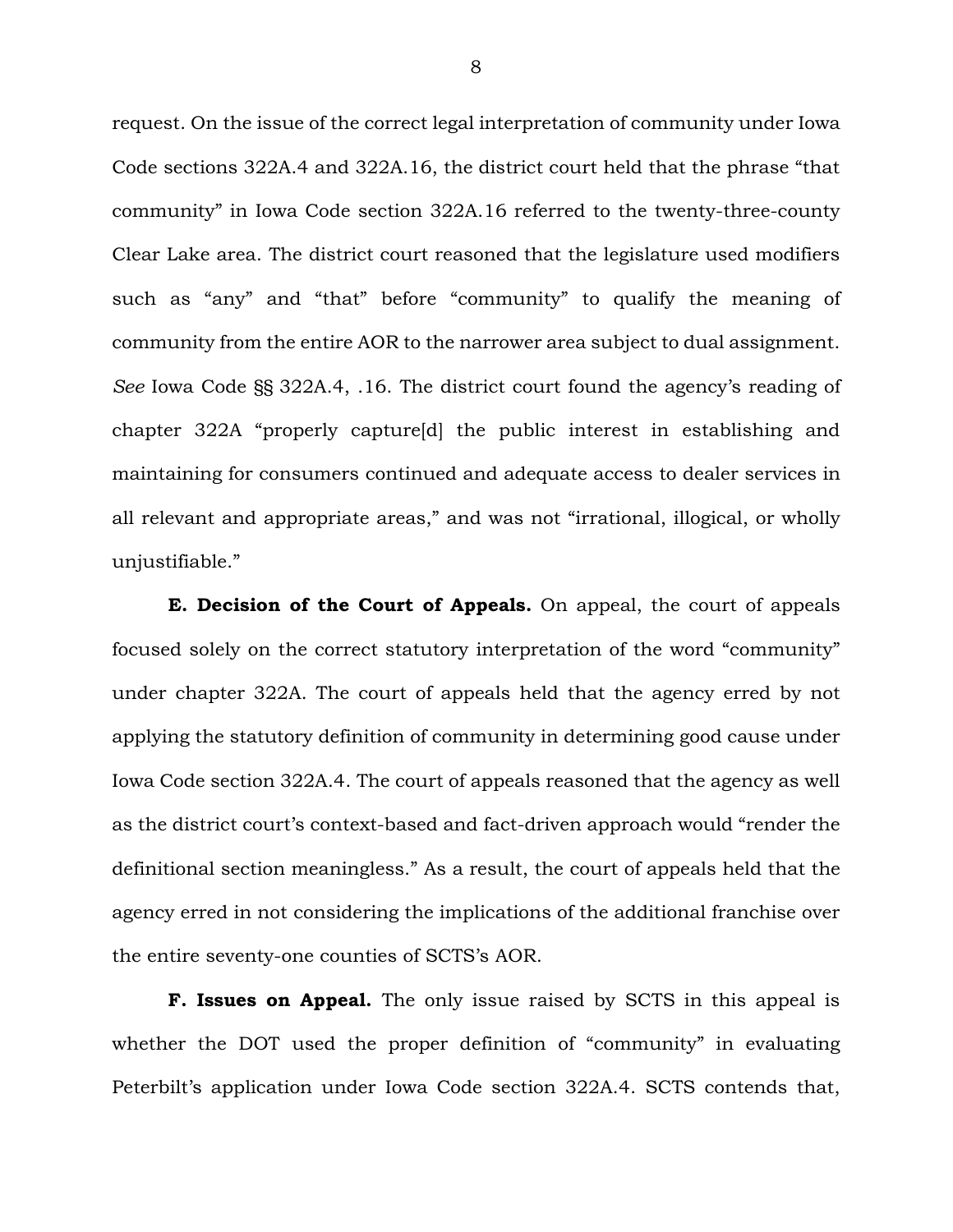under the statute, community is specifically defined as "the franchisee's area of responsibility as stipulated in the franchise." *Id.* § 322A.1(2). SCTS argues that the statute compels that the community in question should be the entire seventy-one-county AOR, and not just the twenty-three-county Clear Lake area. Specifically, SCTS points out that the word "community" is mentioned multiple times in the entire chapter 322A, and that courts should give identical words identical meaning when used in several places in a chapter. SCTS further asserts that the district court erred in overemphasizing the terms "any" and "that" in construing sections 322A.4 and 322A.16.

Peterbilt responds by noting that SCTS fails to recognize that the statutory definition of community applies "unless the context otherwise requires." *Id.* § 322A.1. Further, Peterbilt asserts that there is no showing that the relevant community under Iowa Code section 322A.1(2) is that of the existing franchisee and not the *proposed* franchisee. Peterbilt argues that consideration of good cause and public interest by focusing on the area of competition makes the most sense. According to Peterbilt, it would make no sense for the DOT to consider investments or markets in Nebraska in determining whether there is good cause to open an additional franchisee in the twenty-three Iowa counties surrounding Clear Lake.

#### **II. Standard of Review.**

Decisions of the DOT are subject to judicial review under Iowa Code chapter 17A. *Midwest Auto. III, LLC v. Iowa Dep't of Transp.*, 646 N.W.2d 417, 421 (Iowa 2002) (citing *Peterson v. Iowa Dep't of Transp.*, 508 N.W.2d 689, 691

9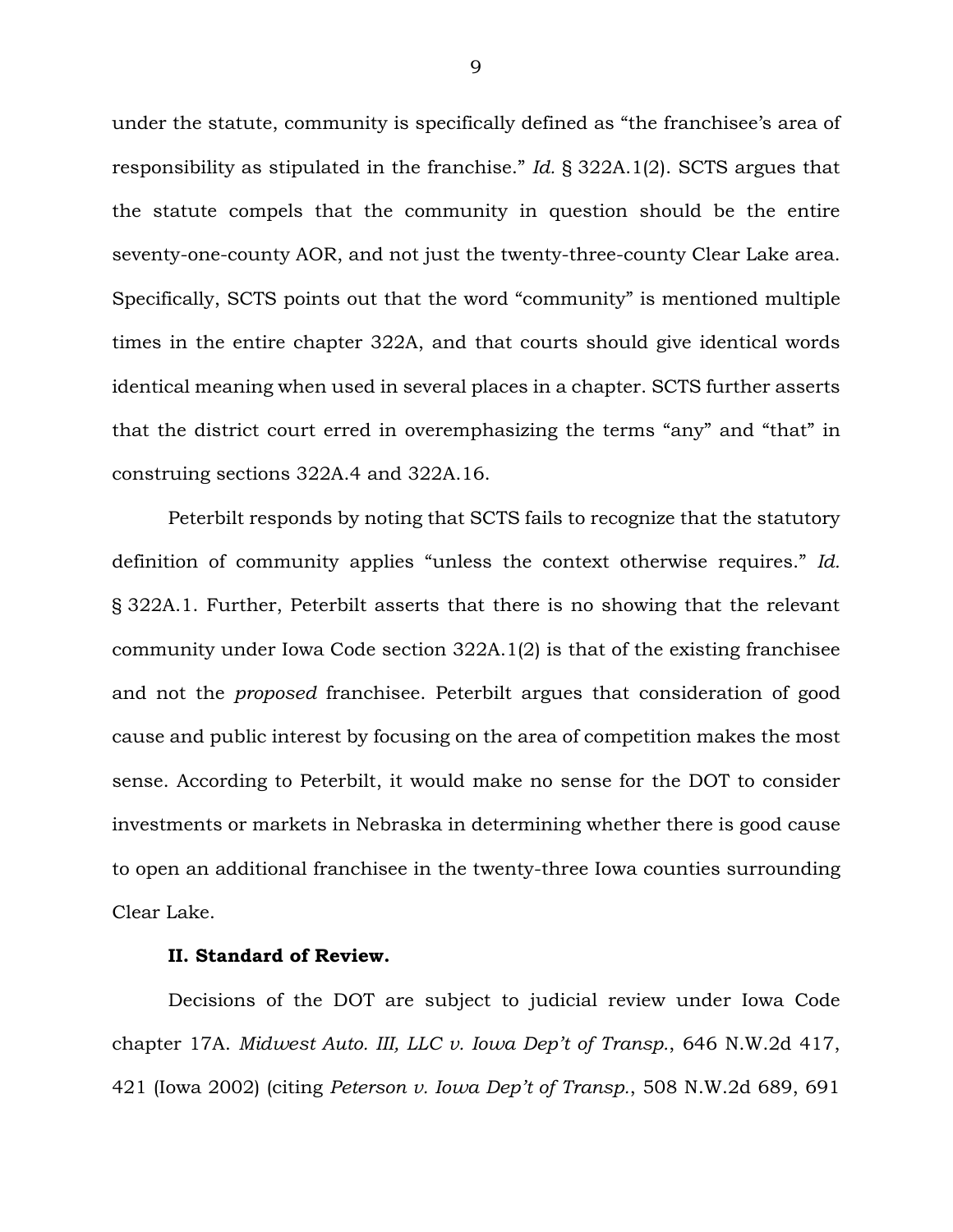(Iowa 1993)). No party has suggested that the legislature has vested interpretation of law in the discretion of the agency. Iowa Code § 17A.19(10)(*c*). Therefore, we review the agency's interpretation for errors at law. *Id.*

#### **III. Discussion.**

**A. Overview of the Statutory Framework.** As we observed thirty-five years ago in *Beckman v. Carson*, the Iowa legislature passed the Motor Vehicle Franchisers Act, codified in chapter 322A, "to provide for fair trade practices by motor vehicle franchisers." 372 N.W.2d 203, 207 (Iowa 1985) (quoting 1970 Iowa Acts ch. 1160, preamble).

A reading of the preamble of the Motor Vehicle Franchisers Act shows that the promotion of fair trade practices is consumer protection oriented. *See* 1970 Iowa Acts. ch. 1160, preamble. The preamble begins by declaring that public interests affect the sale and distribution of motor vehicles. *Id.* Buyers of motor vehicles need to be able to trust and have confidence that services will continue to be available even after the purchase. *Id.* It further emphasizes that access to motor vehicle service is important to highway safety. *Id.* At the same time, the act recognizes that allowing an additional dealership of the same brand in a community may hinder the dealerships from providing efficient and proper service. *Id.* As such, motor vehicle manufacturers and distributors have an obligation to establish good cause before terminating a franchise agreement or adding additional dealerships that may impact locally available services. *Id.*

The parties agree that Peterbilt's proposed action is to add an additional franchise for the purpose of establishing an additional motor vehicle dealership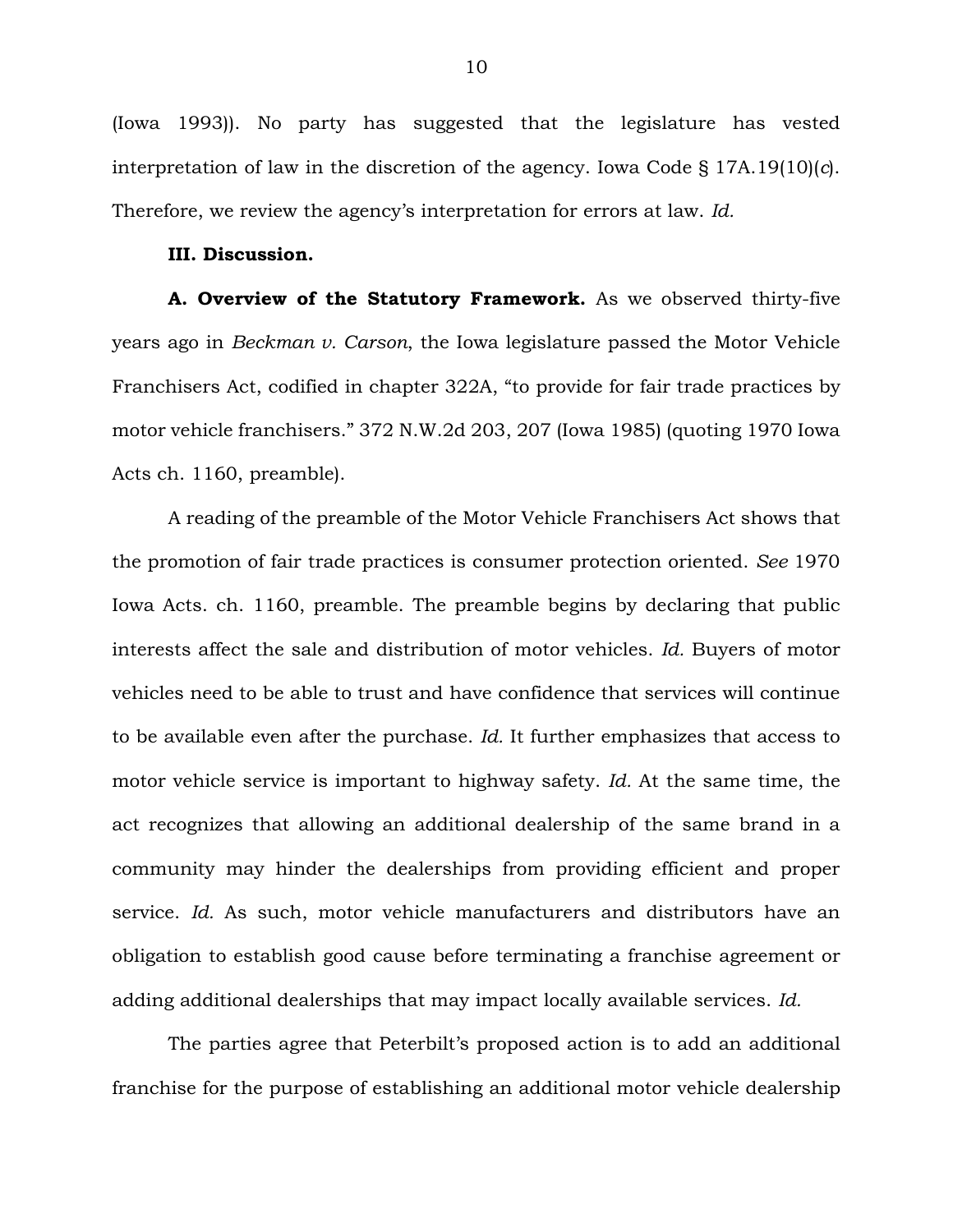in the Clear Lake area. Where additional franchisees are added to an area served by an existing franchisee, the relevant provisions are Iowa Code section 322A.4 and Iowa Code section 322A.16.

Iowa Code section 322A.4 provides a franchiser seeking to add an additional franchisee in a geographic area where there is already an existing franchisee establish that the action is supported by "good cause" and is in "the public interest." Specifically, Iowa Code section 322A.4 provides:

No franchiser shall enter into any franchise for the purpose of establishing an additional motor vehicle dealership in *any* community in which the same line-make is then represented, unless the franchiser has first established in a hearing held under the provisions of this chapter that there is good cause for such additional motor vehicle dealership under such franchise, and that it is in the public interest.

(Emphasis added.)

In considering whether good cause exists for entering into an additional franchise for the same line-make, Iowa Code section 322A.16 requires the department of inspections and appeals to take into account several factors, including but not limited to:

1. Amount of business transacted by other franchisees of the same line-make in *that community*.

2. Investment necessarily made and obligations incurred by other franchisees of the same line-make, in *that community*, in the performance of their part of their franchises.

3. Permanency of the investment.

4. Effect on the retail motor vehicle business as a whole in *that community*.

5. Whether it is injurious to the public welfare for an additional franchise to be established.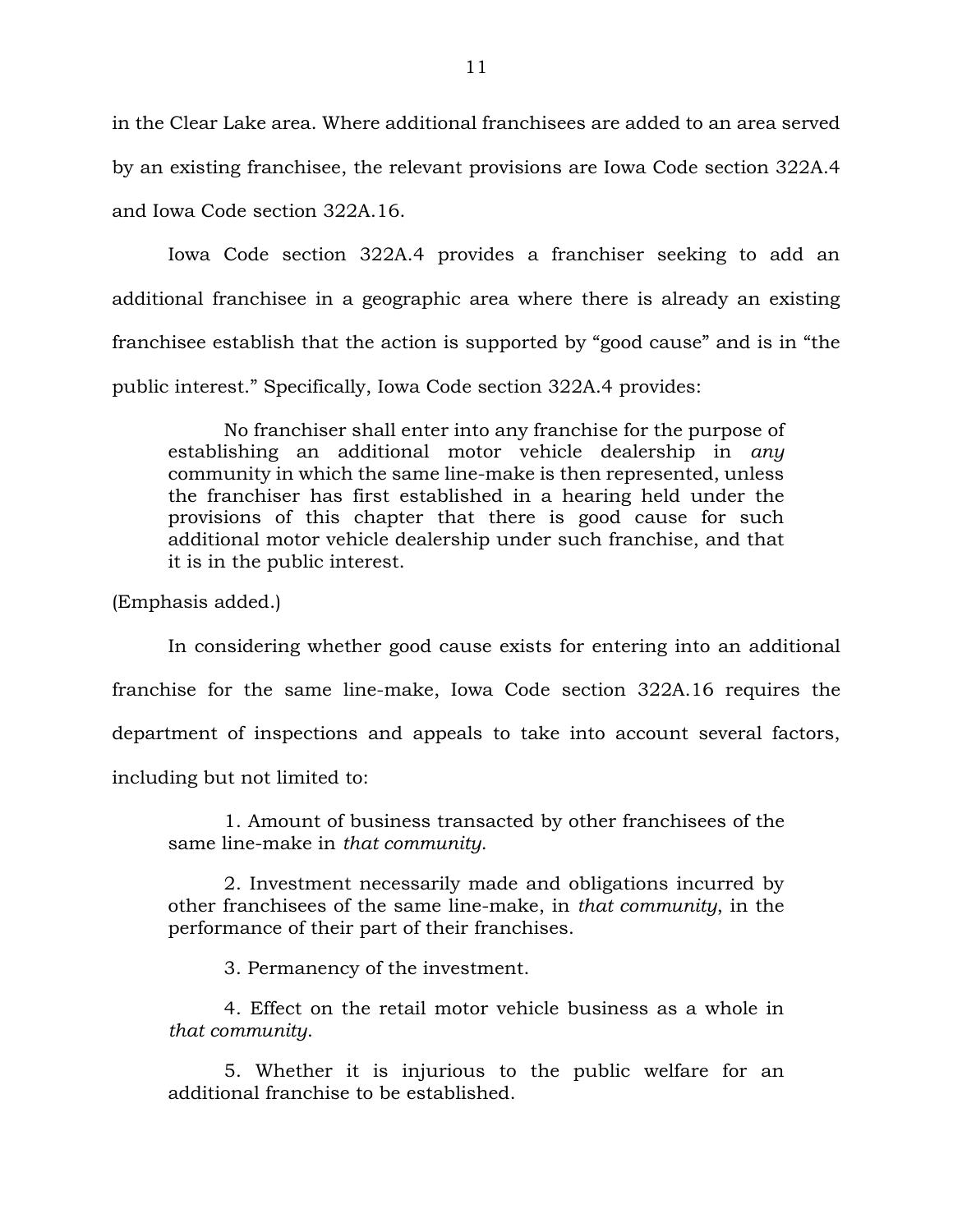6. Whether the franchisees of the same line-make in *that community* are providing adequate consumer care for the motor vehicles of the line-make which shall include the adequacy of motor vehicle service facilities, equipment, supply of parts and qualified service personnel.

(Emphasis added.)

Additionally, Iowa Code section 322A.11 provides that certain factors

cannot be considered in determining good cause for establishing an additional

dealership in a community for the same line-make:

1. The sole fact that franchiser desires further penetration of the market.

2. The change of ownership of the franchisee's dealership or the change of executive management of the franchisee's dealership, unless the franchiser, having the burden of proof, proves that such change of ownership or executive management will be substantially detrimental to the distribution of the franchiser's motor vehicles in the community and that good cause for the termination or noncontinuation of the franchise or for the establishment of an additional dealership otherwise exists.

3. The fact that the franchisee refused to purchase or accept delivery of any motor vehicle or vehicles, parts, accessories or any other commodity or service not ordered by the franchisee.

4. The fact that the dealership moved to another facility and location within the dealership's community which are equal to or superior to the dealership's former location and facility or the fact that the dealership added an additional line-make to the dealership if the dealership's facility is adequate to accommodate the additional line-make.

5. The fact that the dealership does not meet an index or standard established by the franchiser, unless the franchiser proves that the failure of the dealership to meet the index or standard will be substantially detrimental to the distribution of the franchiser's motor vehicles in the community and that good cause for the termination or noncontinuation of the franchise or for the establishment of an additional dealership otherwise exists.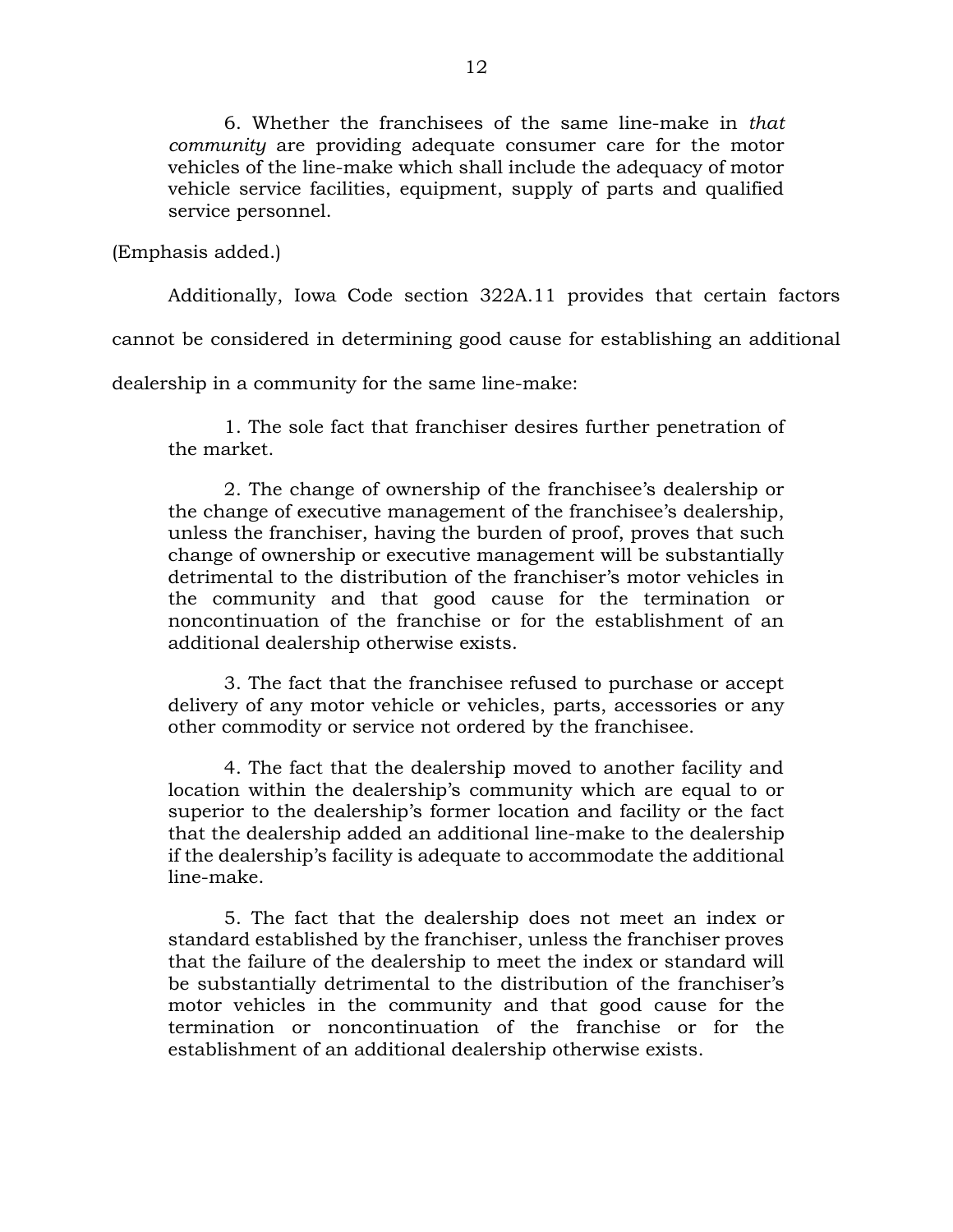Finally, the legislature provided a series of definitions in Iowa Code chapter 322A. Specifically, Iowa Code section 322A.1(2) provides that " '*[c]ommunity*' means the franchisee's area of responsibility as stipulated in the franchise." Yet, the legislature declared that the definitions in the chapter should be used "unless the context otherwise requires." *Id.* § 322A.1.

**B. Proper Approach to "Community" In Cases Involving Approval of Additional Franchisees.** Is the "community" at issue here referring to SCTS's entire AOR, or the twenty-three-county Clear Lake area specifically? In other words, which "community" should we consider under the statute?

We begin with the language of the statute. *Rolfe State Bank v. Gunderson*, 794 N.W.2d 561, 564 (Iowa 2011). Here, Iowa Code subsection 322A.1(2) defines "community" as "the franchisee's area of responsibility as stipulated in the franchise." Applying a literal application of this definition, the community in question would be SCTS's entire AOR, which includes counties in Nebraska and seventy-one counties in Iowa.

And yet our inquiry does not end there. While the legislature provided a statutory definition of "community," it also included a "context clause" in the legislation. *See* Iowa Code § 322A.1. Specifically, Iowa Code section 322A.1 provides that the definitions included are to be used "unless the context otherwise requires." *Id.* The context clause sets an important qualification limiting the application of the definitions. *Ruefenacht v. O'Halloran*, 737 F.2d 320, 326 (3d Cir. 1984) (holding that the "context clause" provided "important qualifications" to limit the definitions provided in the Securities Act of 1933),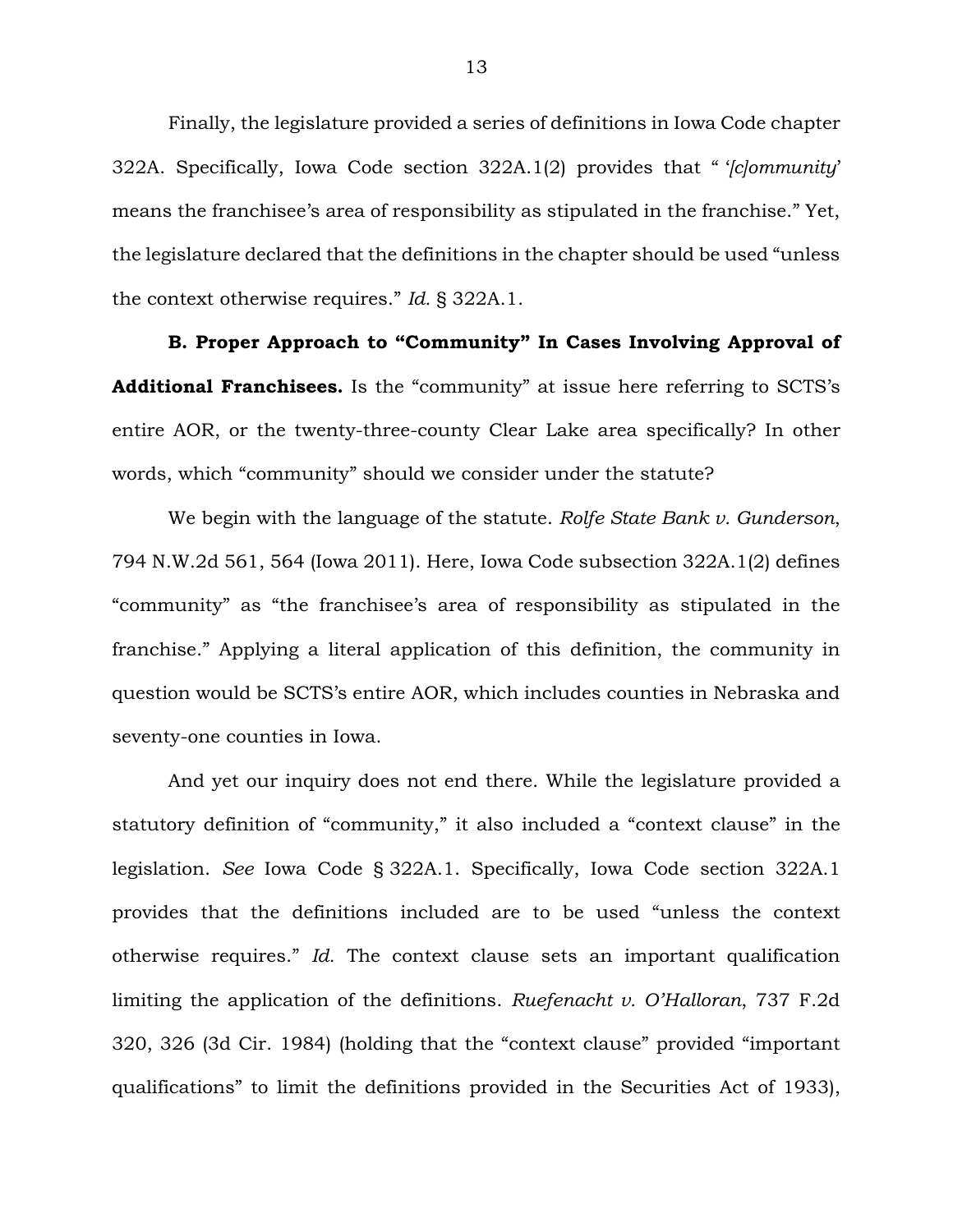*aff'd sub nom. Gould v. Ruefenacht*, 471 U.S. 701 (1985). The "context" here does not refer to the peculiar factual circumstances presented by a case, but the context in which a defined term is used within the statute's substantive provisions. *Heiden v. Norris*, 912 N.W.2d 758, 763 (Neb. 2018). In other words, a statutory provision "may require the application of a modified definition of the pertinent statutory terms to carry out the legislature's intent regarding the statutory scheme." *Necanicum Inv. Co. v. Emp. Dep't*, 190 P.3d 368, 370 (Or. 2008) (en banc). The court, in interpreting the context clause, must consider whether, given the factual context and the entire statutory scheme, a particular statutory definition would conflict with one or more aspects of the legislature's goal. *Id.* (citing *Astleford v. SAIF Corp.* (*In re Comp. of Wells*), 874 P.2d 1329, 1333 (Or. 1994) (en banc)).

As stated earlier, the public policies and interests of the act are to establish and maintain for consumers adequate access to dealer services. *Craig Foster Ford, Inc. v. Iowa Dep't of Transp.*, 562 N.W.2d 618, 622 (Iowa 1997) (citing to the preamble of the Motor Vehicle Franchisers Act and noting its focus on ensuring access to motor vehicle services). Included in the public policy of consumer protection is the fair competition between franchisers. *See New England Cable Television Ass'n v. Dep't of Pub. Util. Control*, 717 A.2d 1276, 1293 (Conn. 1998). Ensuring an unstifled competition is in the best interest of the public. *Id.* In light of the statutory purpose, we agree with the district court in finding that the context of adding an additional franchise or dealership under sections 322A.4 and 322A.16 requires a modified definition of "community." The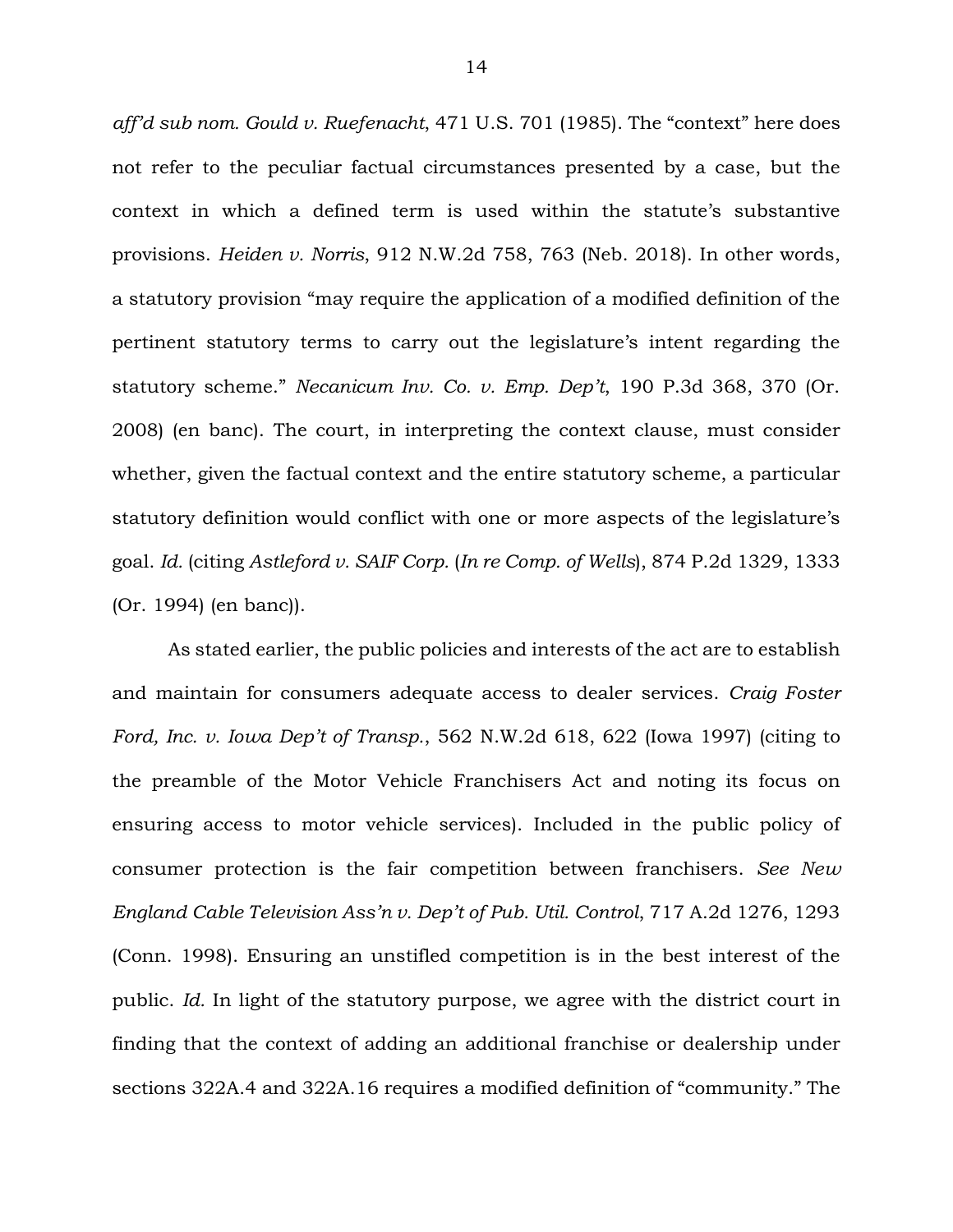DOT and the district court were correct in interpreting community as only the portion that is subject to dual assignment, instead of the entire area assigned to SCTS in the dealer agreement.

In contexts other than the addition of another franchisee to a market, the statutory definition works comfortably. For example, if Peterbilt sought to terminate the franchise, the consumers throughout the entire AOR would be impacted by the decision.

The same analysis does not apply, however, when a franchiser seeks to add an additional franchise to a community. When a franchiser seeks to add a new dealership to an area with an existing franchisee, the impact on the consumer is limited to the area of dual competition. Indeed, a number of the factors listed in Iowa Code section 322A.16 are relevant only to the extent there is competition between the existing franchisee and the proposed new franchise, *See, e.g.*, Iowa Code § 322A.16 (1) (amount of business transacted in that community by other franchisees of the same line-make), (4) (effect on motor vehicle business as a whole), (6) (adequate consumer care). The legislature contemplated both the interests of consumer protection and the benefits of competitive services. *Cf. S. New England Tel. Co. v. Conn. Dep't of Pub. Util. Controls*, No. CV074033448S, 2007 WL 3318257, at \*6 (Conn. Super. Ct. Oct. 31, 2007) ("There is an obvious policy tension and in some ways an inverse relationship between a highly regulated system insuring consumer protection and a competitive system affording the benefits of competitive services. The balancing of those interests and the design of the system which affords the best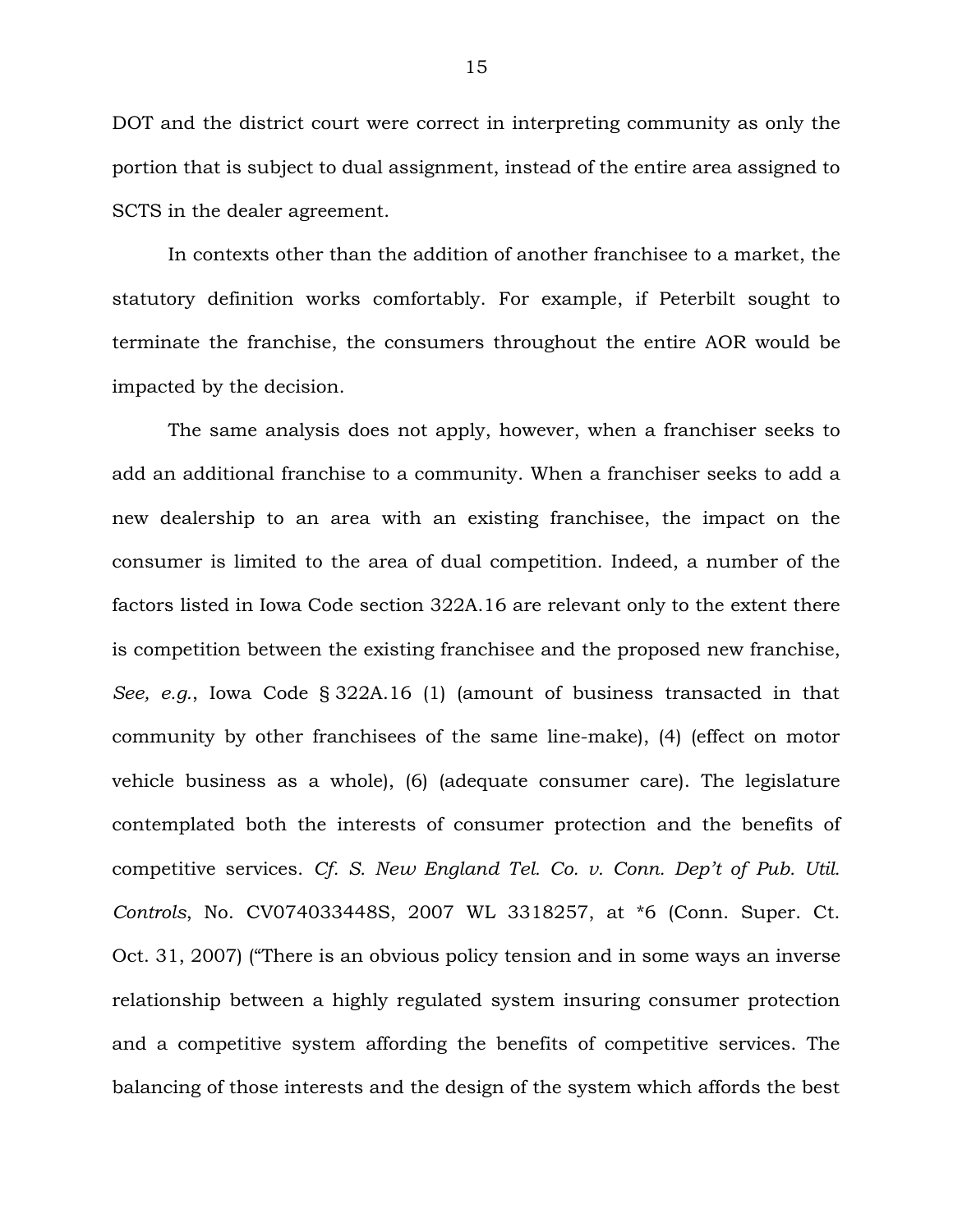mix of consumer protection and competition is a policy issue for the legislature and the executive agencies."). Under this context, the proper focus, therefore, is the area in which the existing franchisee and the proposed new franchisee would be in direct competition. It would not be logical to consider investments and markets in far-off Lincoln, Nebraska, on the question of whether there is good cause to add a franchisee in the distant Clear Lake, Iowa area. As a result, the agency correctly interpreted the relevant community to be the twenty-threecounty Clear Lake area where the existing franchisee and the proposed additional franchisee would engage in competition.

#### **IV. Conclusion.**

In sum, for the above reasons, we vacate the decision of the court of appeals and affirm the judgment of the district court.

# **DECISION OF COURT OF APPEALS VACATED; DISTRICT COURT JUDGMENT AFFIRMED.**

Christensen, C.J., and Waterman and Mansfield, JJ., join this opinion. McDonald, J., files a dissenting opinion, in which Oxley and McDermott, JJ., join.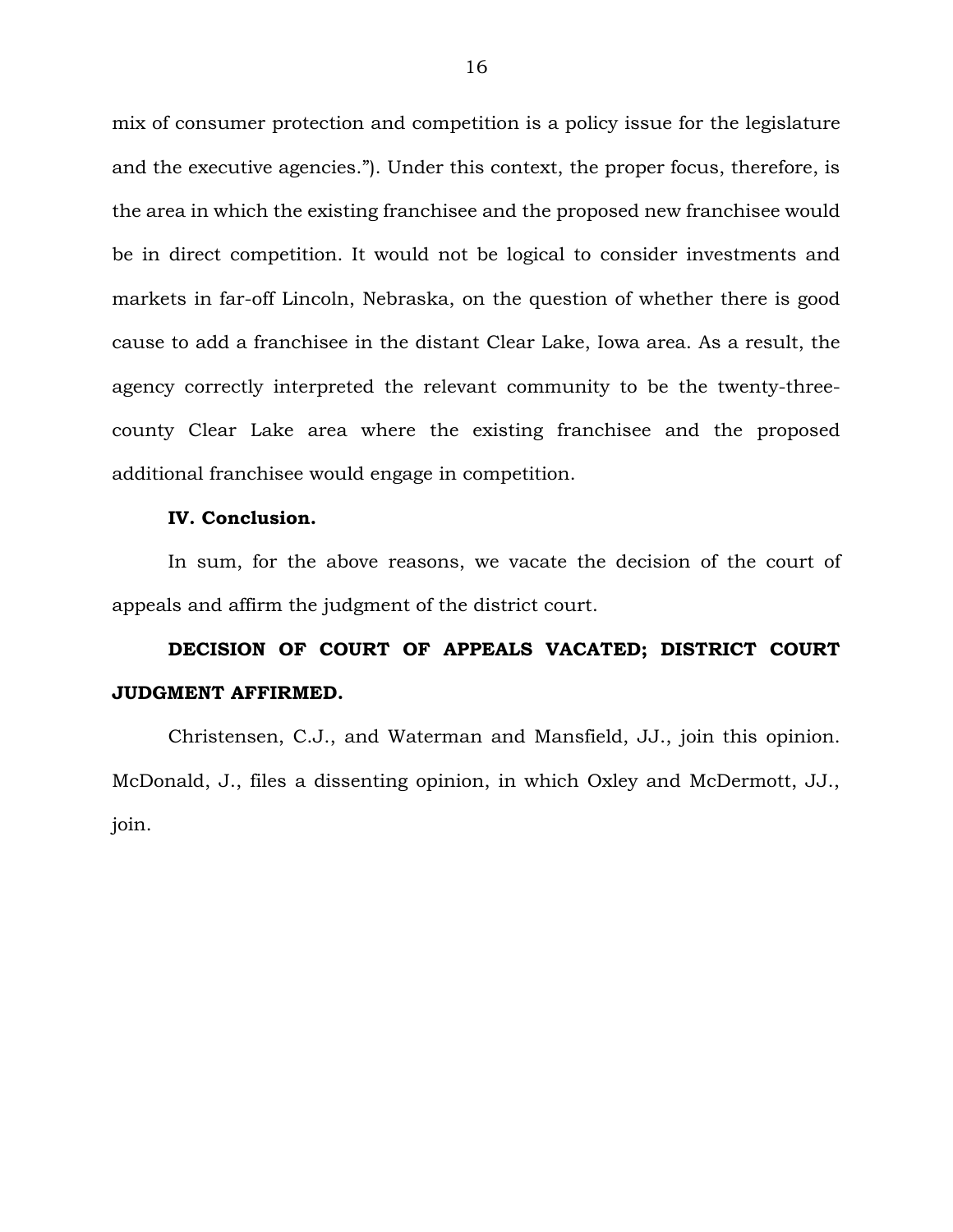#20–0837, *Sioux City Truck Sales v. Iowa Dep't of Transp.*

## **McDONALD, Justice (dissenting).**

Iowa Code section 322A.1(2) (2021) defines the term "community" within the meaning of the Motor Vehicle Franchisers Act as "the franchisee's area of responsibility as stipulated in the franchise." The majority disregards the legislature's definition of "community" and substitutes its own "modified definition" of "community." Without irony, the majority concludes that its modified definition of the term better implements the legislature's purpose than the legislature's own definition of the same term. The majority's purposivist rewriting of statutory text breaks with our precedents regarding statutory interpretation. Further, the fact that the majority actually misidentifies the purpose of the statute reveals the shortcomings of its purposivist approach. I respectfully dissent.

Statutory interpretation "is necessarily a textual inquiry as only the text of a piece of legislation is enacted into law." *Doe v. State*, 943 N.W.2d 608, 610 (Iowa 2020). Interpretation thus "begins with the language of the statute at issue." *Id.* "Using traditional interpretive tools, we seek to determine the ordinary and fair meaning of the statutory language at issue." *Id.* "If the 'text of a statute is plain and its meaning clear, we will not search for a meaning beyond the express terms of the statute or resort to rules of construction.'" Com. Bank v. *McGowen*, 956 N.W.2d 128, 133 (Iowa 2021) (quoting *Voss v. State* (*In re Est. of Voss*), 553 N.W.2d 878, 880 (Iowa 1996)).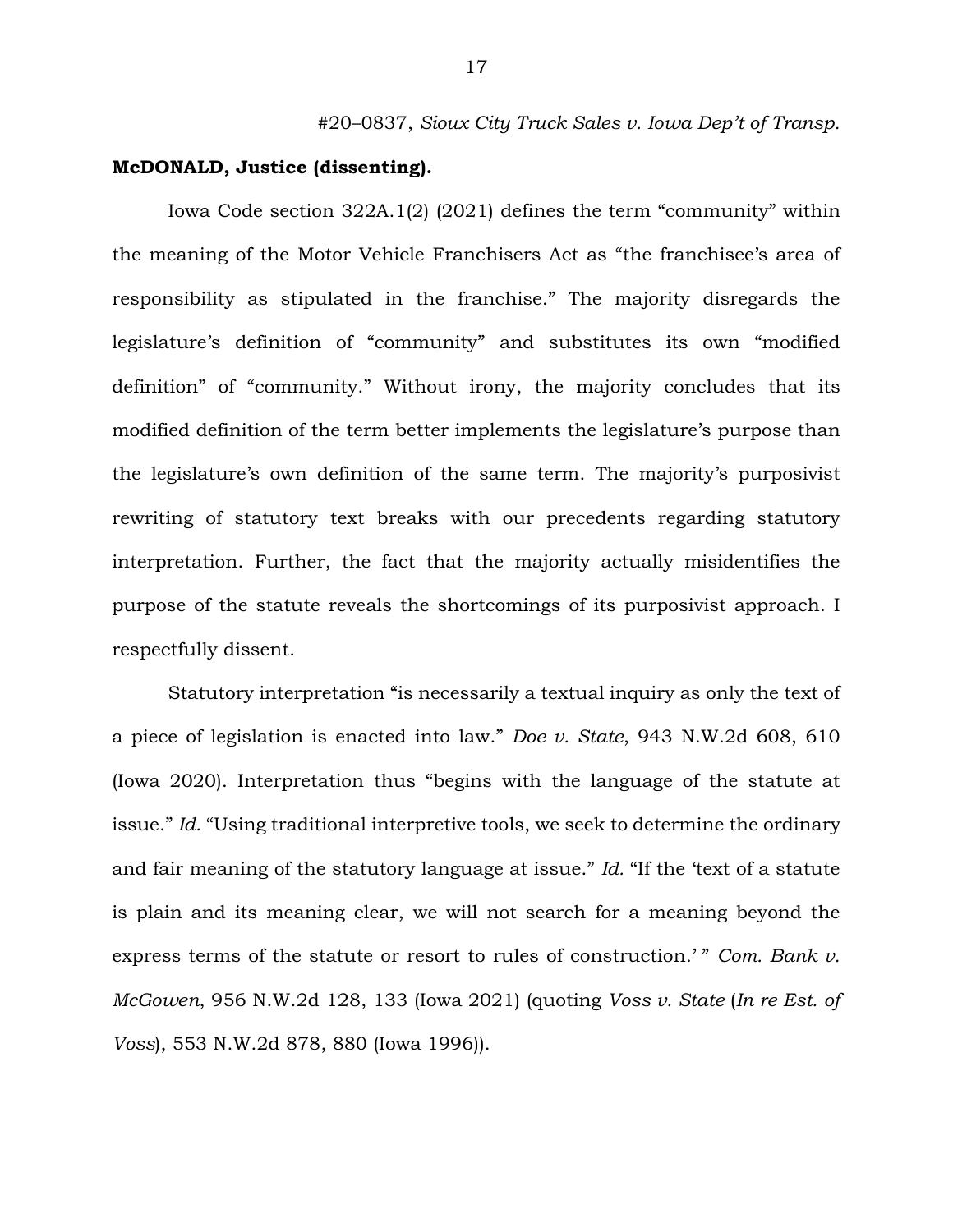Because the legislature has already defined the term at issue in this case, the text of the statute could not be more clear. The legislature defined "community" to mean "the franchisee's area of responsibility as stipulated in the franchise." Iowa Code § 322A.1(2). When the legislature chooses to define a term in a statute, this court is bound to apply that definition. *State v. Shorter*, 945 N.W.2d 1, 7 (Iowa 2020) ("When interpreting a particular term, we are bound by any definition provided by the legislature."); *State v. Mathias*, 936 N.W.2d 222, 227 (Iowa 2019) ("If the legislature chooses to define the term in a statute, that definition ordinarily binds us."); *P.M. v. T.B.*, 907 N.W.2d 522, 540 (Iowa 2018) ("When the legislature has defined words in a statute—that is, when the legislature has opted to 'act as its own lexicographer'—those definitions bind us." (quoting *In re J.C.*, 857 N.W.2d 495, 500 (Iowa 2014))). Definitions that do "not coincide with the legislative definition must yield to the language of the legislature." *Sherwin–Williams Co. v. Iowa Dep't of Revenue*, 789 N.W.2d 417, 425 (Iowa 2010) (quoting *Hornby v. State*, 559 N.W.2d 23, 25 (Iowa 1997)).

Nothing about the legislature's definition of "community" is ambiguous or vague. This is true whether the term is considered in isolation, in context, or as applied. The term "that community" in section 322A.16, detailing the factors to be considered in determining "good cause" to allow additional franchises, simply refers to the specific area of responsibility of a franchisee as stipulated in the particular franchise at issue. Nothing in the text of section 322A.16 requires this court to apply a different definition of "community" than the one the legislature supplied. *See* Iowa Code § 322A.1 (stating the definitions supplied by the statute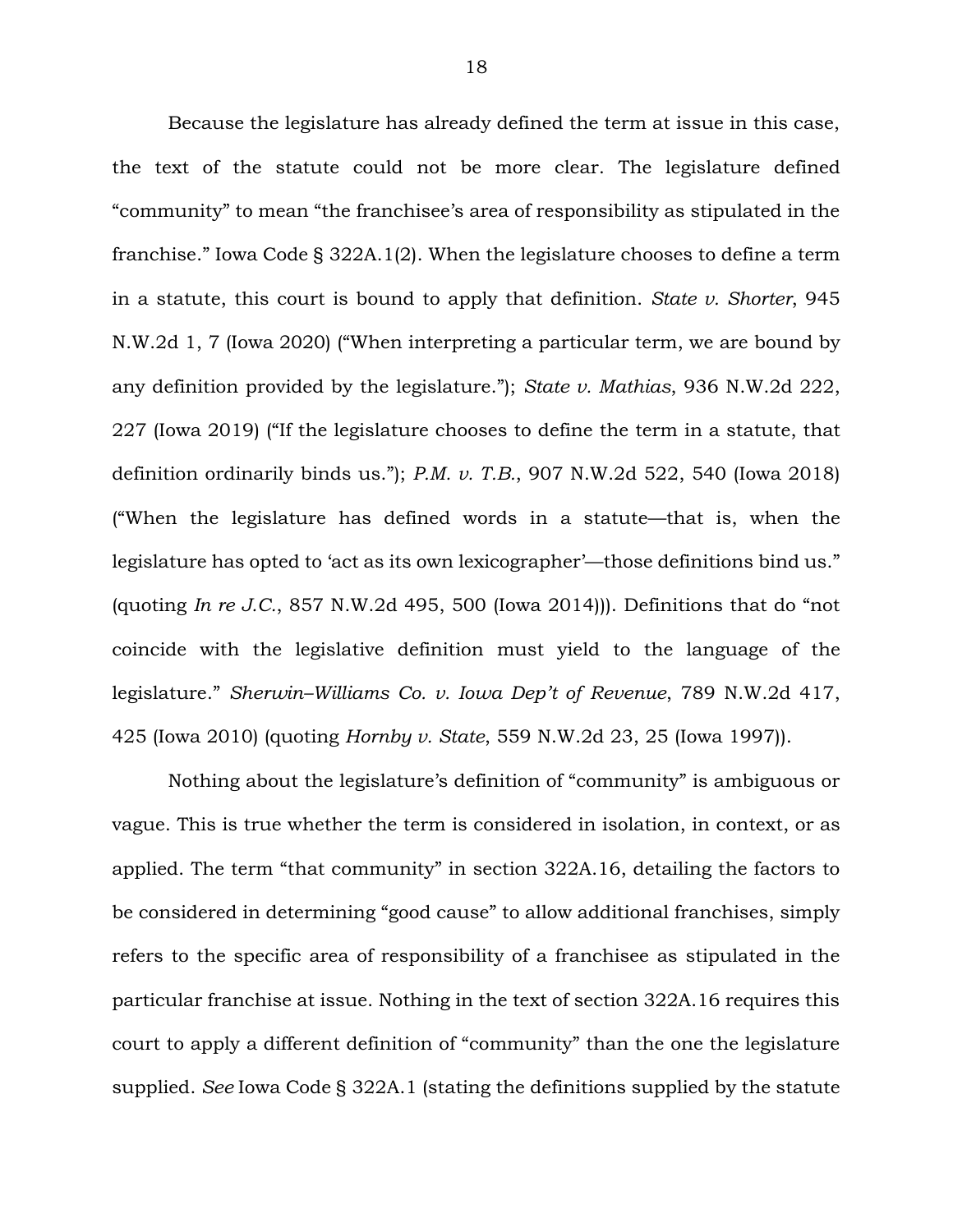apply "unless the context otherwise requires"). And nothing in the text of section 322A.16 suggests the definition of "community" urged by Peterbilt Motors Company—"the portion of the franchisee's community that the franchiser is seeking to appoint an additional dealer in"—is more appropriate than the legislature's chosen definition.

The majority simply disregards the legislature's definition of "community" and our precedents requiring adherence to the legislature's chosen definition. In lieu of the legislature's definition, the majority substitutes a purportedly purposivist definition of "community." In the majority's view, the statute "is consumer protection oriented." Specifically, the majority states the legislature's primary motivation in enacting chapter 322A was to facilitate consumer protection in the form of "adequate access to dealer services." In the majority's view, "unstifled competition is in the best interest of the public" and accomplishing this "statutory purpose . . . requires a modified definition of 'community.' "

The majority's purposivist rewriting of the statute demonstrates the primary failure of this method of interpretation: to the extent this statute has a purpose, the majority misidentifies it. Iowa is not alone in enacting legislation to regulate motor vehicle franchises. Numerous other states have enacted identical or substantially identical statutes. *See Gen. Motors Corp. v. O'Daniel Oldsmobile, Inc.* (*In re Application of Gen. Motors Corp.*), 439 N.W.2d 453, 456 (Neb. 1989) (stating at least twenty-three states have such a statute). The unequal bargaining power between franchisees and franchisers prompted numerous state legislatures to allow franchisees to object to a franchiser's attempt to establish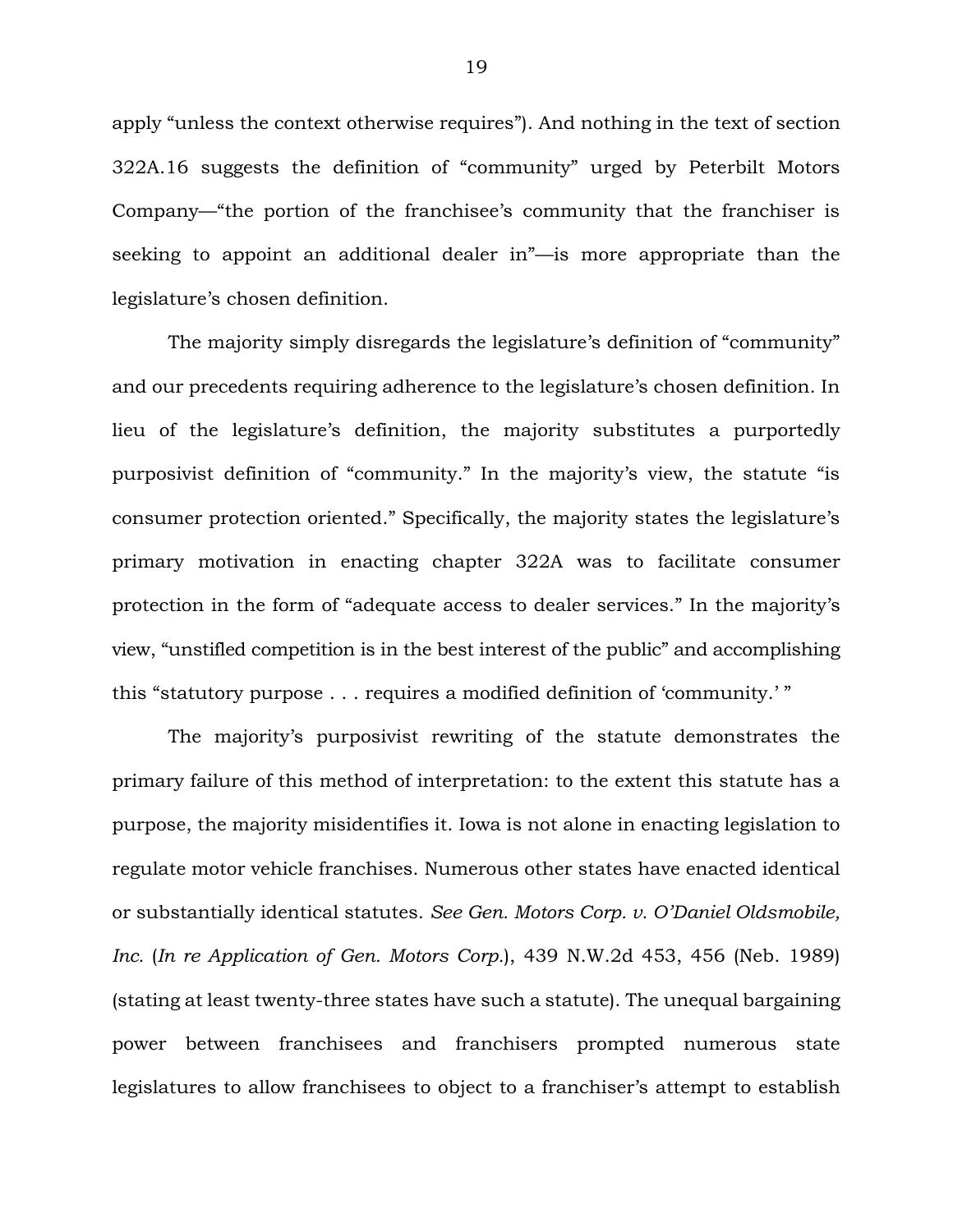additional franchises within the franchisee's bargained-for area of responsibility. *See Rimrock Chrysler, Inc. v. State Dep't of Just., Motor Vehicle Div.*, 411 P.3d 1278, 1282 (Mont. 2018) (stating the purpose of the act is to protect a "franchisee-dealer from the unequal bargaining power of an automobile franchisor"); *see also New Motor Vehicle Bd. v. Orrin W. Fox Co.*, 439 U.S. 96, 102 (1978) (stating a similar law in California "protects the equities of existing dealers by prohibiting automobile manufacturers from adding dealerships to the market areas of its existing franchisees where the effect of such intrabrand competition would be injurious to the existing franchisees and to the public interest"); *Dave Zinn Toyota, Inc. v. Dep't of Highway Safety & Motor Vehicles*, 432 So. 2d 1320, 1322 (Fla. Dist. Ct. App. 1983) (stating the purpose of the law "is to prevent powerful manufacturers from taking unfair advantage of their dealers" (quoting *Bill Kelley Chevrolet, Inc. v. Calvin*, 322 So. 2d 50, 52 (Fla. Dist. Ct. App. 1975))); *Gen. Motors Corp.*, 439 N.W.2d at 456; *Forest Home Dodge, Inc. v. Karns*, 138 N.W.2d 214, 218 (Wis. 1965) ("The whole framework of the law shows that the manufacturer, with his superior bargaining power, is not to be unsupervised in his dealings with the small independent dealer  $\dots$ ."). The purpose of these statutes is "to protect retail car dealers from perceived abusive and oppressive acts by the manufacturers." *New Motor Vehicle Bd.*, 439 U.S. at 101; *see also Gen. Motors Corp.*, 439 N.W.2d at 456. These statutes are not intended to promote "unstifled competition" or incorporate principles of antitrust into franchise law. The Arizona Court of Appeals specifically rejected an attempt to redefine "community" to incorporate principles of market competition and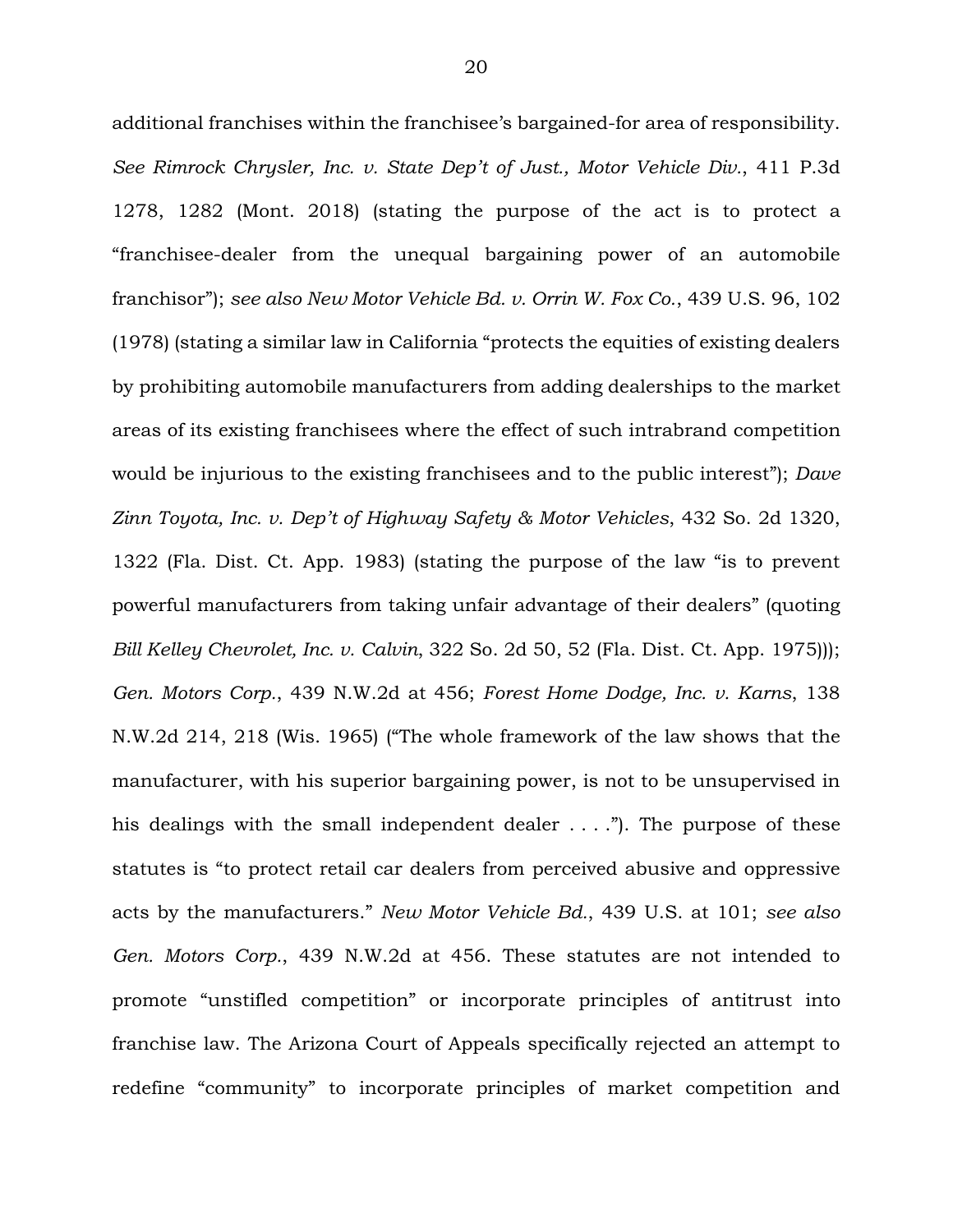antitrust law. *See Sanderson Lincoln Mercury, Inc. v. Ford Motor Co.*, 68 P.3d 428, 432 (Ariz. Ct. App. 2003) (rejecting argument that "community" should mean "relevant market area" and explaining "nothing in the statutory language supports Sanderson's position that principles of antitrust law should be superimposed on the statutory scheme to alter the express articulation of the legislature"). Chapter 322A is protectionist, but not in favor of consumers. Instead, it is protectionist in favor of franchisees as against franchisers. *See New Motor Vehicle Bd.*, 439 U.S. at 101–02; *Dave Zinn Toyota*, 432 So. 2d at 1322; *Rimrock Chrysler*, 411 P.3d at 1282; *Gen. Motors Corp.*, 439 N.W.2d at 456; *Forest Home Dodge*, 138 N.W.2d at 218.

By ignoring the legislature's own definition of "community," the majority actually undermines the purpose of the statute—to protect a franchisee against franchiser infringement in the "franchisee's area of responsibility as stipulated in the franchise." Iowa Code § 322A.1(2). In this case, the franchisee's area of responsibility is the parties' bargained-for seventy-one county "community" within the meaning of Iowa law. The court now allows Peterbilt to carve out a subset of twenty-three counties within that community to make it easier to develop a new franchise within the bargained-for community. Later, under the court's precedent, Peterbilt will be able to carve out a subset of counties from the twenty-three county community with its new franchisee to make it easier to develop yet another franchise within that bargained-for community, *ad infinitum*. The majority's approach undermines franchisee protection, contrary to the plain text of the statute and the purpose of the law.